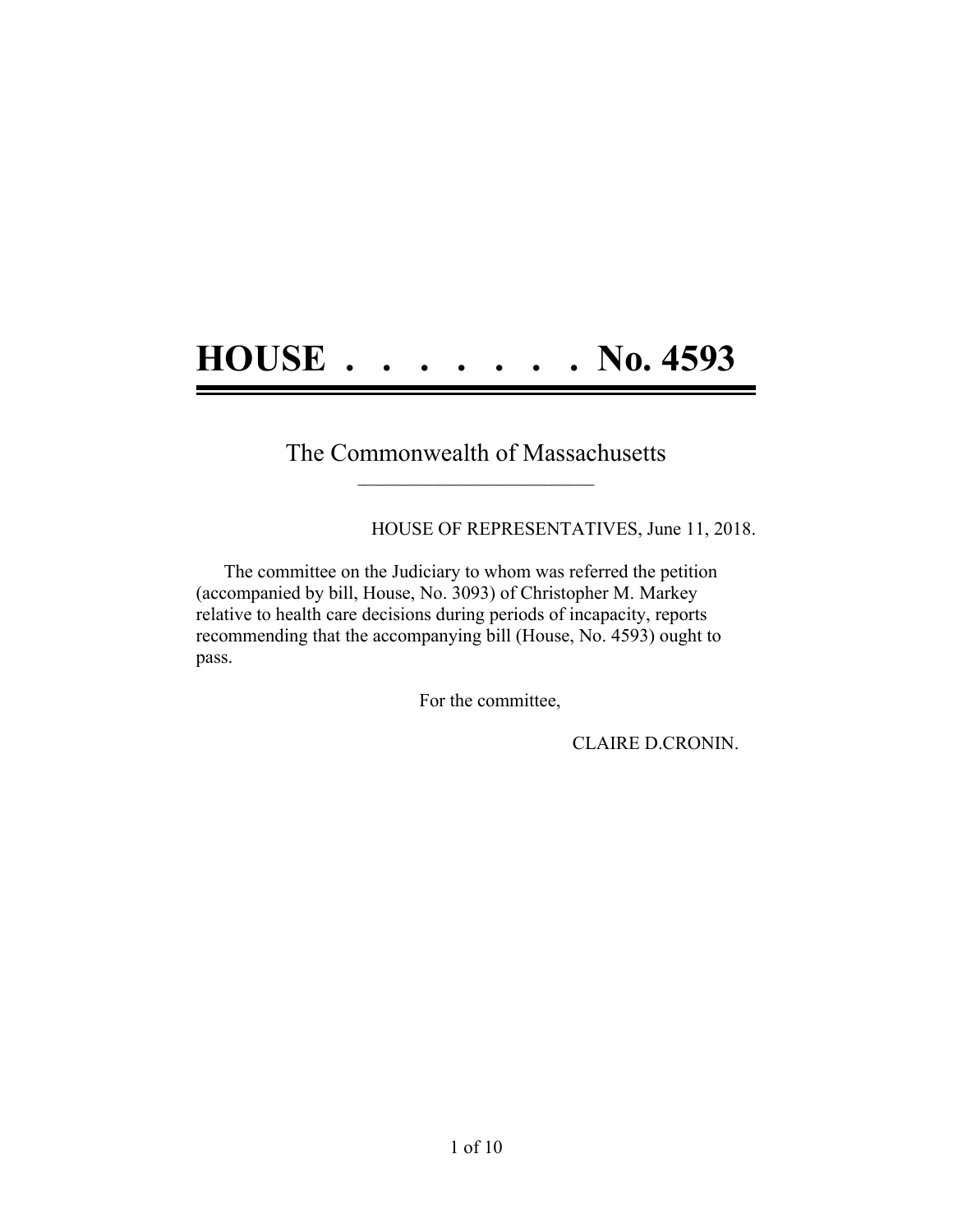FILED ON: 6/5/2018

# **HOUSE . . . . . . . . . . . . . . . No. 4593**

### The Commonwealth of Massachusetts

**In the One Hundred and Ninetieth General Court (2017-2018) \_\_\_\_\_\_\_\_\_\_\_\_\_\_\_**

**\_\_\_\_\_\_\_\_\_\_\_\_\_\_\_**

An Act improving medical decision making.

Be it enacted by the Senate and House of Representatives in General Court assembled, and by the authority *of the same, as follows:*

| $\mathbf{1}$   | SECTION 1. Section 1 of chapter 201D of the General Laws, as so appearing in the                  |
|----------------|---------------------------------------------------------------------------------------------------|
| 2              | 2016 Official Edition, is hereby amended by striking out the definition of "Attending physician"  |
| 3              | and inserting in place thereof the following definition:-                                         |
| $\overline{4}$ | "Attending physician", a licensed physician in Massachusetts selected by or assigned to           |
| 5              | the patient or person and who has primary responsibility for treatment and care of the patient or |
| 6              | person. If more than one physician shares that responsibility, the physician most familiar with   |
| 7              | the patient's or the person's status and condition may act as the attending physician.            |
| 8              | SECTION 2. Said section 1 of said chapter 201D, as so appearing, is hereby further                |
| 9              | amended by inserting after the definition of "attending physician" the following definition:-     |
| 10             | "Available", a person who is not unavailable.                                                     |
| 11             | SECTION 3. Said section 1 of said chapter 201D, as so appearing, is hereby further                |
| 12             | amended by inserting after the definition of "Health care proxy" the following definition:-       |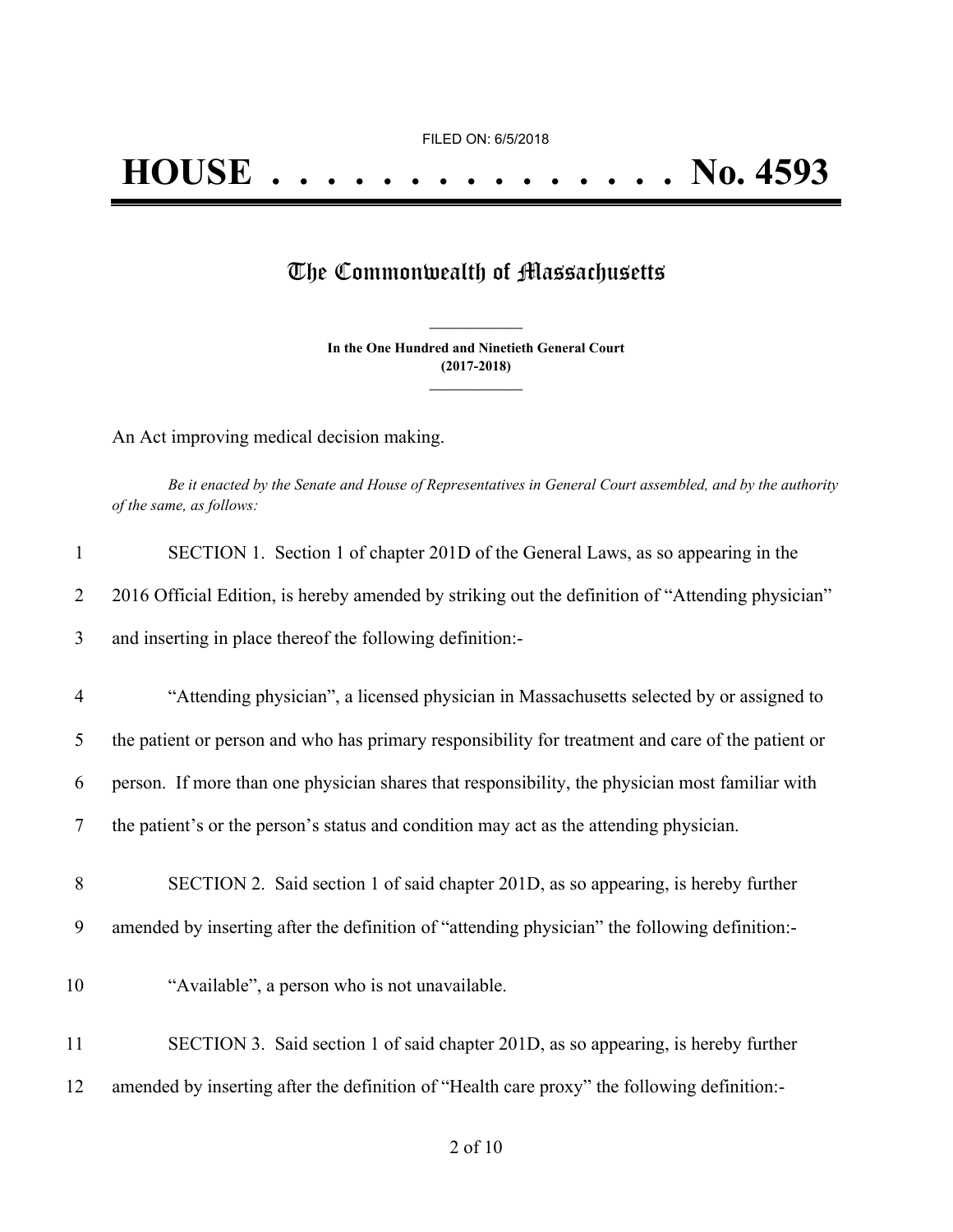"Incapacitated person", a person is incapacitated for decision-making regarding his or her health care if the person is unable to understand the nature and consequences of proposed medical treatment, including its risks and benefits, or is unable to express a preference regarding the treatment.

 SECTION 4. Said section 1 of said chapter 201D, as so appearing, is hereby further amended by inserting after the definition of "Principal" the following 2 definitions:-

 "Surrogate decision-maker" or "surrogate" means an adult individual who has health care decision-making capacity, is available upon reasonable inquiry, is willing to make health care decisions on behalf of a person who lacks health care decision-making capacity and is identified by the attending physician as the person who is to make those decisions in accordance with the provisions of this chapter.

 "Unavailable", a person is unavailable if (i) the person's existence is not known, or (ii) the person has not been able to be contacted by telephone or mail, or (iii) the person lacks decisional capacity, refuses to accept the office of surrogate, or is unwilling to respond in a manner that indicates an informed choice among the treatment matters at issue.

 SECTION 5. Section 17 of said chapter 201D, as so appearing, is hereby amended by inserting after the word "under", in line 5, the following words:- sections one through seventeen of

 SECTION 6. Chapter 201D of the General Laws is hereby amended by inserting after section 17 the following section:-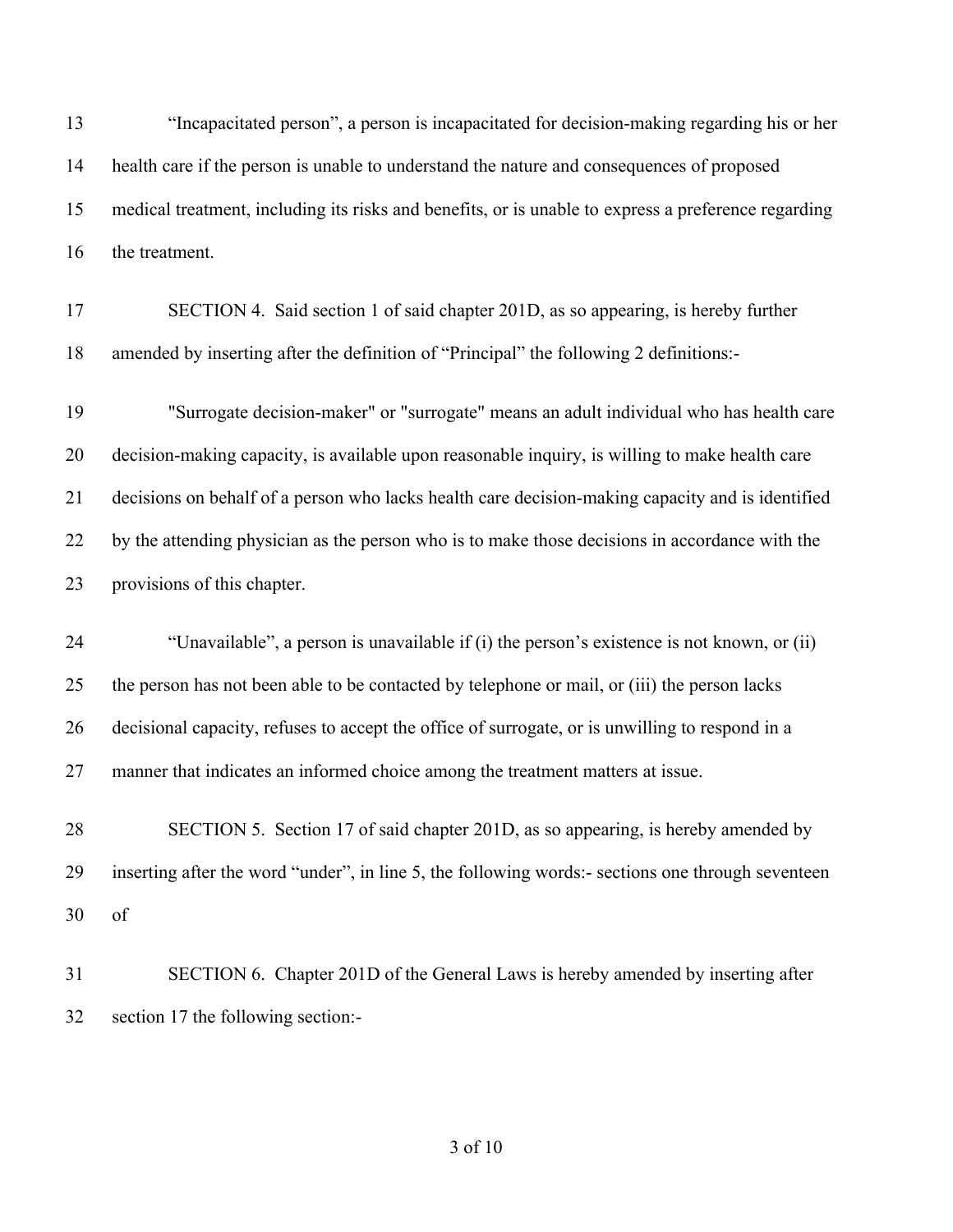Section 18. (a) This section applies to incapacitated persons as defined in this chapter. This section does not apply to instances in which the person has an operative and unrevoked health care proxy under this chapter, or has an operative medical order for life sustaining treatment form and the person's conditions falls within the coverage of the health care proxy or the medical order for life sustaining treatment form. In those instances, the health care proxy or medical order for life sustaining treatment form shall be given effect according to its terms.

 (b) Decisions concerning medical treatment on behalf of a person without decisional capacity are presumed to be lawful, without court order or judicial involvement, if a person does not have a condition subject to section 5-306A of chapter 190B, and if decisions are made in accordance with this section. A surrogate decision maker appointed pursuant to this section has authority to make decisions regarding transfers or an admission to a nursing facility. A surrogate decision maker appointed pursuant to this section shall not have the authority to admit or commit a person without decisional capacity to an inpatient mental health facility.

 Nothing in this section shall affect the ability of a court to appoint a guardian pursuant to chapter 190B to make medical decisions on behalf of an incapacitated person.

 (c) Decisions concerning medical treatment on behalf of an incapacitated person may be made by surrogates in the order of priority provided in subsection (g) in consultation with the attending physician. A surrogate decision maker shall make decisions for the person conforming as closely as possible to what the person would have done or intended under the circumstances, taking into account evidence that includes, but is not limited to, the person's philosophical, religious and moral beliefs and ethical values relative to the purpose of life, sickness, medical procedures, suffering and death. Where possible, the surrogate shall determine how the person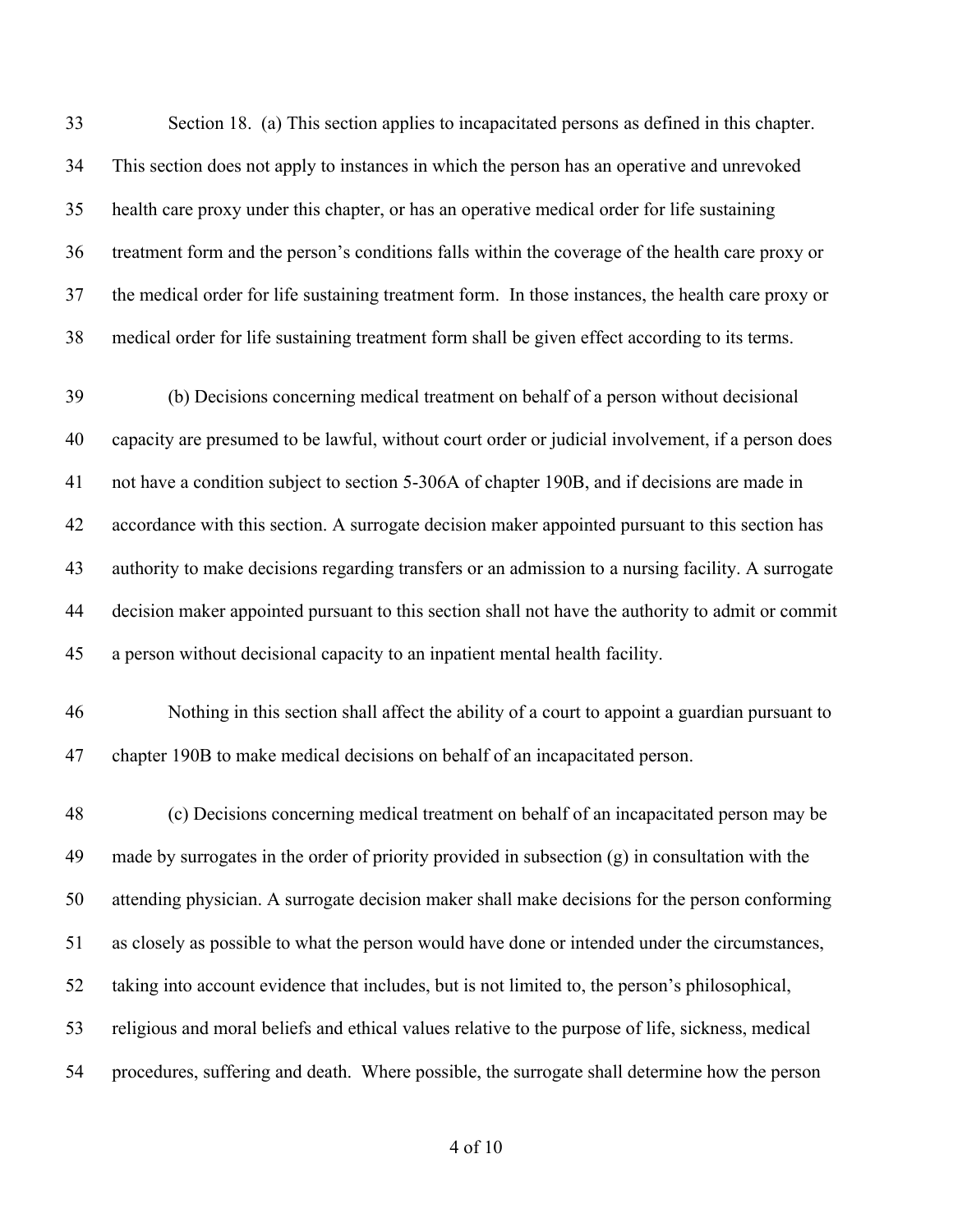would have weighed the burdens and benefits of initiating recommended medical treatment against the burdens and benefits of refusing treatment. In the event an unrevoked health care proxy is no longer valid due to a technical deficiency or is not applicable to the person's condition, that document may be used as evidence of a person's wishes. If the person's wishes are unknown and remain unknown after reasonable efforts to discern them, the decision shall be made on the basis of the person's best interests as determined by the surrogate decision maker. In determining the person's best interests, the surrogate shall weigh the burdens on and benefits to the person of initiating recommended medical treatment against the burdens and benefits of refusing treatment and shall take into account any other information, including the views of family and friends, that the surrogate decision maker believes the person would have considered if able to act for herself or himself.

 (d) For purposes of this section, a person lacks capacity to make a decision regarding his or her health care if the person is unable to understand the nature and consequences of a proposed medical treatment, including its risks and benefits, or is unable to express a preference regarding the treatment To make the determination regarding capacity, the physician shall interview the person, review the person's medical records and consult with skilled nursing or intermediate care facilities as appropriate. The physician may also interview individuals having recent care and custody of the person, as well as family members and friends of the person, if any have been identified.

 (e) When a person becomes an incapacitated person, the health care provider must make a reasonable inquiry as to the availability and authority of a health care proxy. When no health care proxy is available, the health care provider shall make a reasonable inquiry as to the availability of possible surrogates listed in subsection (g). A reasonable inquiry includes, but is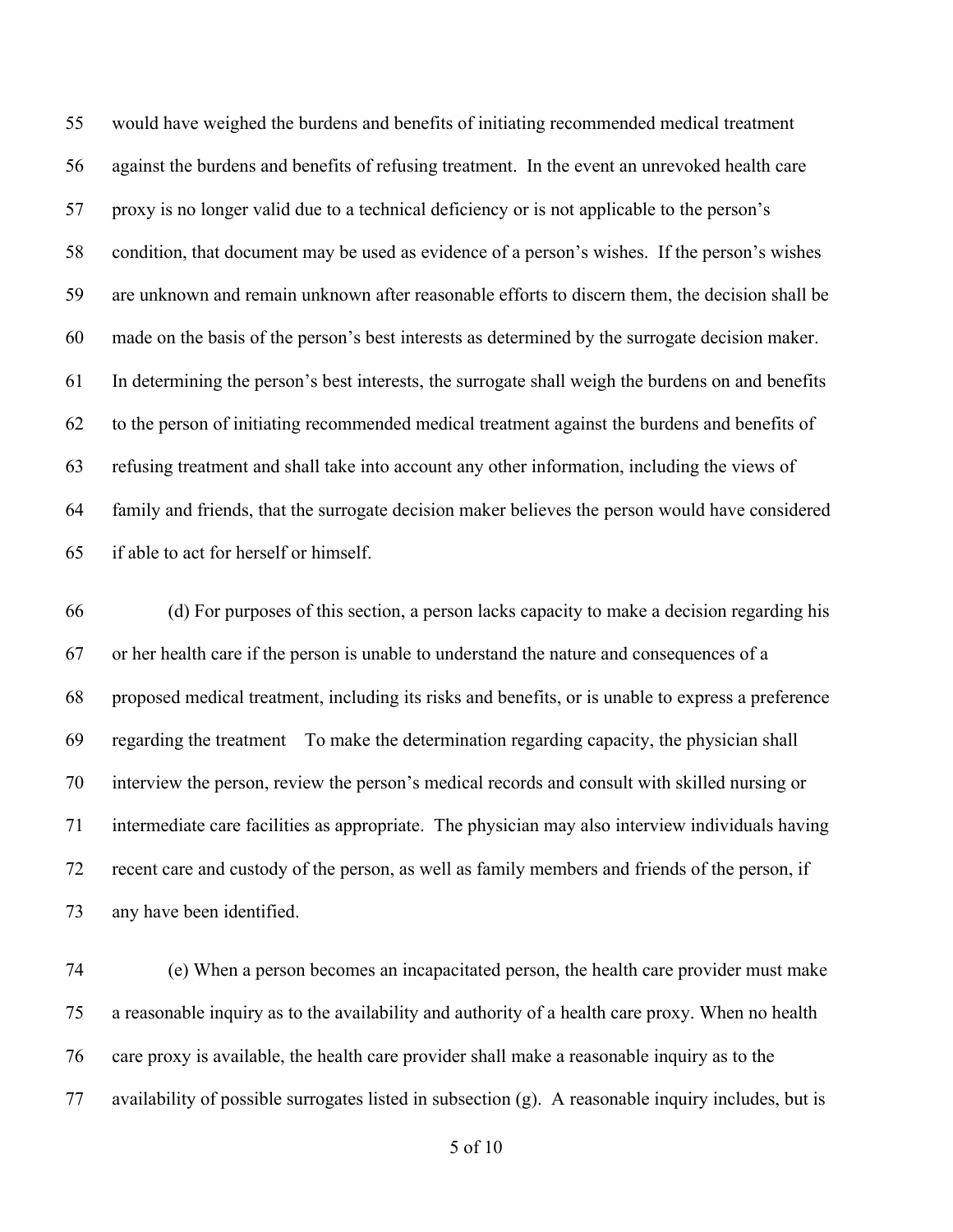not limited to, identifying a member of the person's family or other health care agent by examining the person's personal effects or medical records. If one or more family members or health care agents or alternate health care agents are identified, the health care provider shall attempt to contact them. No person shall be liable for civil damages or subject to professional discipline based on a claim of violating a person's right to confidentiality as a result of making a reasonable inquiry as to the availability of a person's family member or health care agent or alternate health care agent except for willful or wanton misconduct.

 (f) The person's surrogate shall be an adult who has exhibited special care and concern 86 for the person, who is familiar with the person's personal values, who is reasonably available, and who is willing to serve.

 A health care provider shall require an individual claiming the right to act as surrogate for the person to provide a written declaration under penalty of perjury, stating facts and circumstance reasonably sufficient to establish the claimed authority.

 (g) Consideration may be given, in order of descending preference for service as a surrogate, to:

93 A. The person's spouse, unless legally separated;

B. The person's adult child;

C. The person's parent;

D. The person's adult sibling;

E. Any other adult who satisfies the requirement of subsection (f).

#### of 10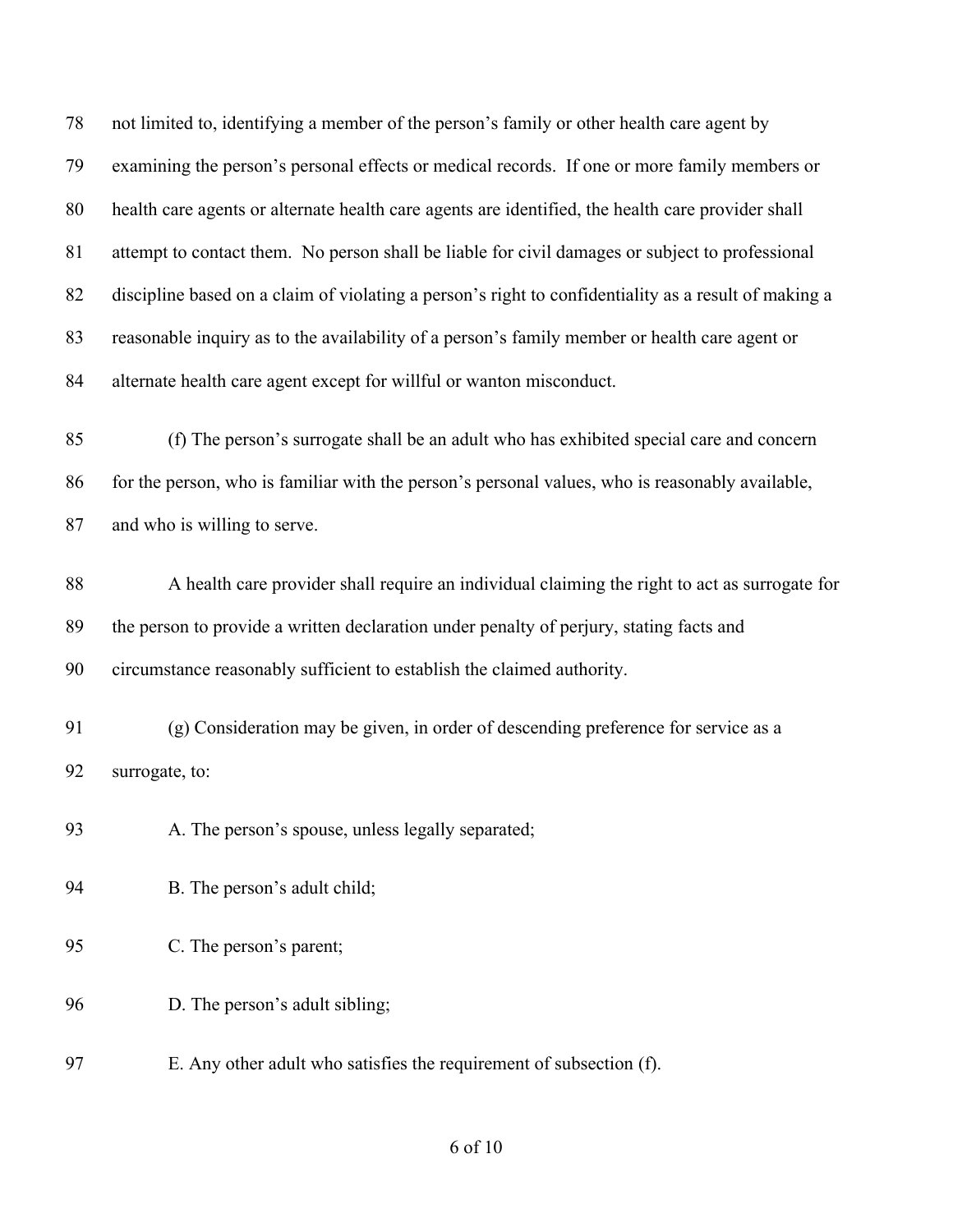(h) Where there are multiple possible surrogate decision makers at the same priority level, the attending physician or the advanced practice nurse practitioner shall, after a reasonable inquiry, select as the surrogate the person who reasonably appears to be best qualified. The following criteria shall be considered in the determination of the person best qualified to serve as the surrogate:

 a. Whether the proposed surrogate reasonably appears to be better able to make decisions either in accordance with the known wishes of the person or in accordance with the person's best interests;

 b. The proposed surrogate's regular contact with the person prior to and during the incapacitating illness;

c. The proposed surrogate's demonstrated care and concern;

 d. The proposed surrogate's availability to visit the incapacitated person during his or her illness; and

 e. The proposed surrogate's availability to engage in face-to-face contact with health care providers for the purpose of fully participating in the decision-making process

113 (i) The attending physician may select a proposed surrogate who is ranked lower in priority if, in his or her judgment, that individual is best qualified, as described in subsection (h), to serve as the incapacitated person's surrogate. The attending physician shall document in the incapacitated person's medical records his or her reasons for selecting a surrogate in exception to the priority order provided in subsection (g).

(j) The following persons may not serve as a surrogate:

of 10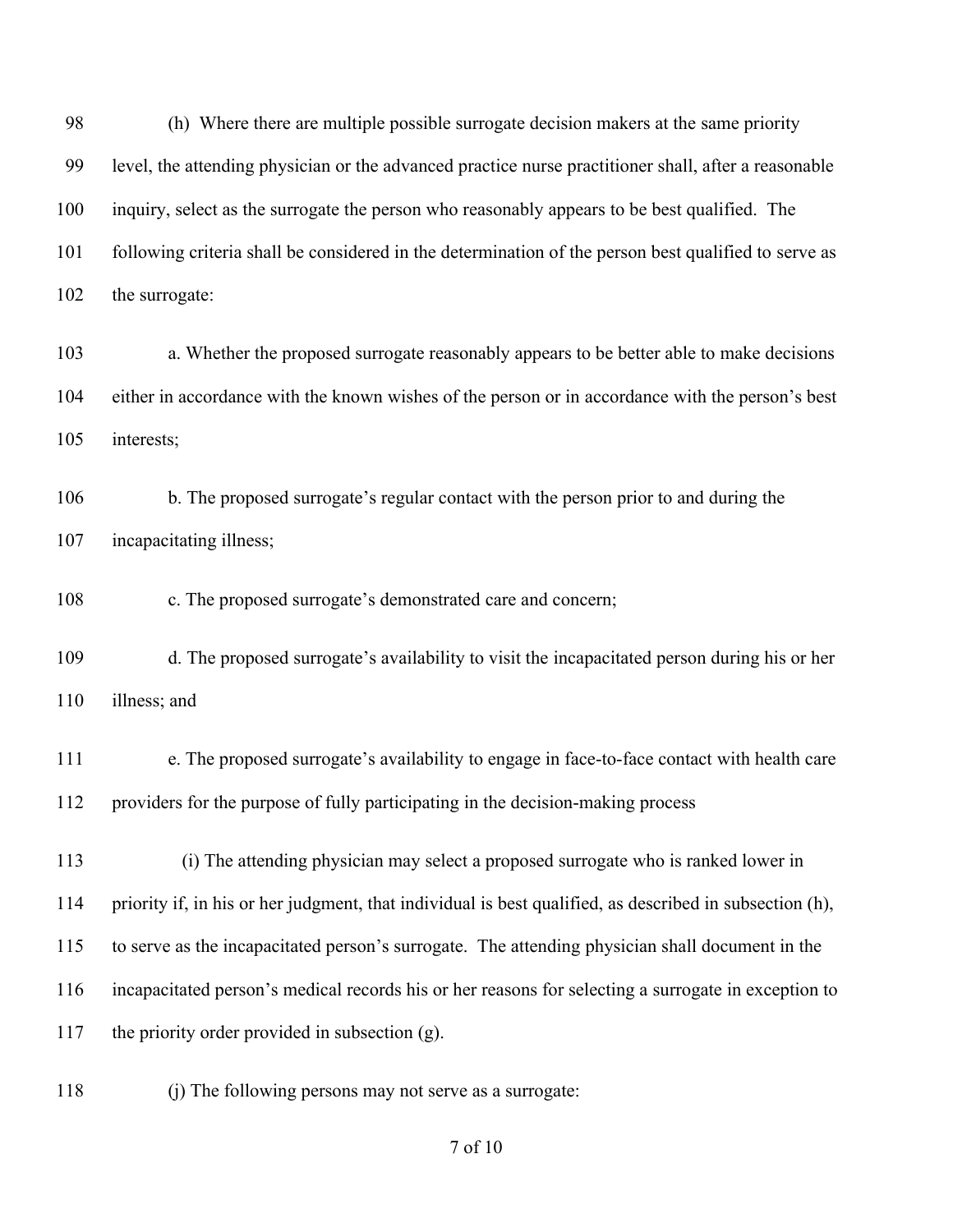(i) a person who is the subject of a protective order or other court order that directs that 120 person to avoid contact with the incapacitated person;

(ii) a person whom the incapacitated person expressly objects to at any time;

(iii) a treating health care provider of the person who is incapacitated;

 (iv) an employee of a treating health care provider not related to the person who is incapacitated;

 (v) an owner, operator or administrator of a health care facility serving the person who is not related to the person who is incapacitated; or

 (vi) any person who is an employee of an owner, operator or administrator of a health care facility serving the person who is incapacitated who is not related to that person.

 (k) Unless the principal regains health decision-making capacity, or specifies a shorter period, a surrogate designation under this section is effective only during the episode of treatment or illness when the surrogate decision is made, or for 90 days, whichever period is shorter.

 (l) After a surrogate has been identified, the name, address, telephone number, and relationship of that person to the person shall be recorded in the person's medical record.

 Any surrogate who becomes unavailable for any reason may be replaced by applying the provisions of subsections (f) through (j), in the same manner as for the initial choice of surrogate.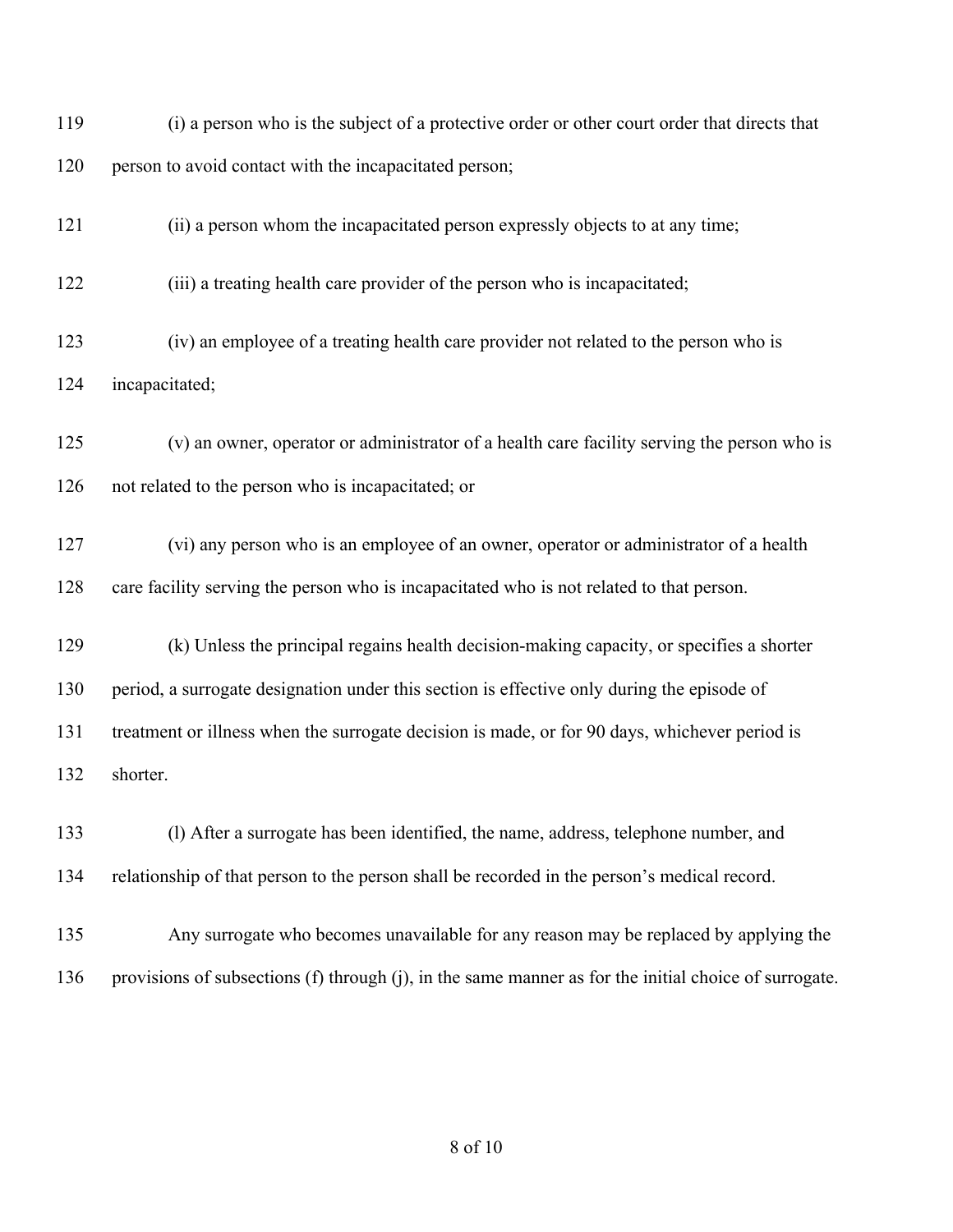| 137 | In the event an individual of a higher priority to an identified surrogate becomes available          |
|-----|-------------------------------------------------------------------------------------------------------|
| 138 | and willing to be the surrogate, the individual with higher priority may be identified by the         |
| 139 | attending physician if such identification satisfied the requirements of subsections (f) through (j). |
| 140 | The surrogate decision maker shall have the same right as the person to receive medical               |
| 141 | information and medical records and consent to disclosure.                                            |
| 142 | No physician shall be required to identify a surrogate, and may, in the event a surrogate             |
| 143 | has been identified, revoke the surrogacy if the surrogate is unwilling or unable to act.             |
| 144 | (m) No health care provider or employee thereof shall be subject to criminal or civil                 |
| 145 | liability or be deemed to have engaged in unprofessional conduct, for carrying out in good faith a    |
| 146 | health care decision by a surrogate.                                                                  |
| 147 | No person acting as a surrogate shall be subject to criminal or civil liability for making a          |
| 148 | health care decision in good faith pursuant to this section.                                          |
| 149 | (n) The health care provider, staff or facility caring for the person without decisional              |
| 150 | capacity, the conservator, members of the person without decisional capacity's family, a close        |
| 151 | friend of the person without decisional capacity, or the commissioner of public health may            |
| 152 | commence a special proceeding in a court of competent jurisdiction, with respect to any dispute       |
| 153 | arising under this chapter, including, but not limited to, a proceeding to:                           |
| 154 | (i) have the surrogate decision maker removed on the ground that the surrogate decision               |
| 155 | maker is not reasonably available, willing or competent to fulfill his or her obligations under this  |
| 156 | chapter or is acting in bad faith; or                                                                 |